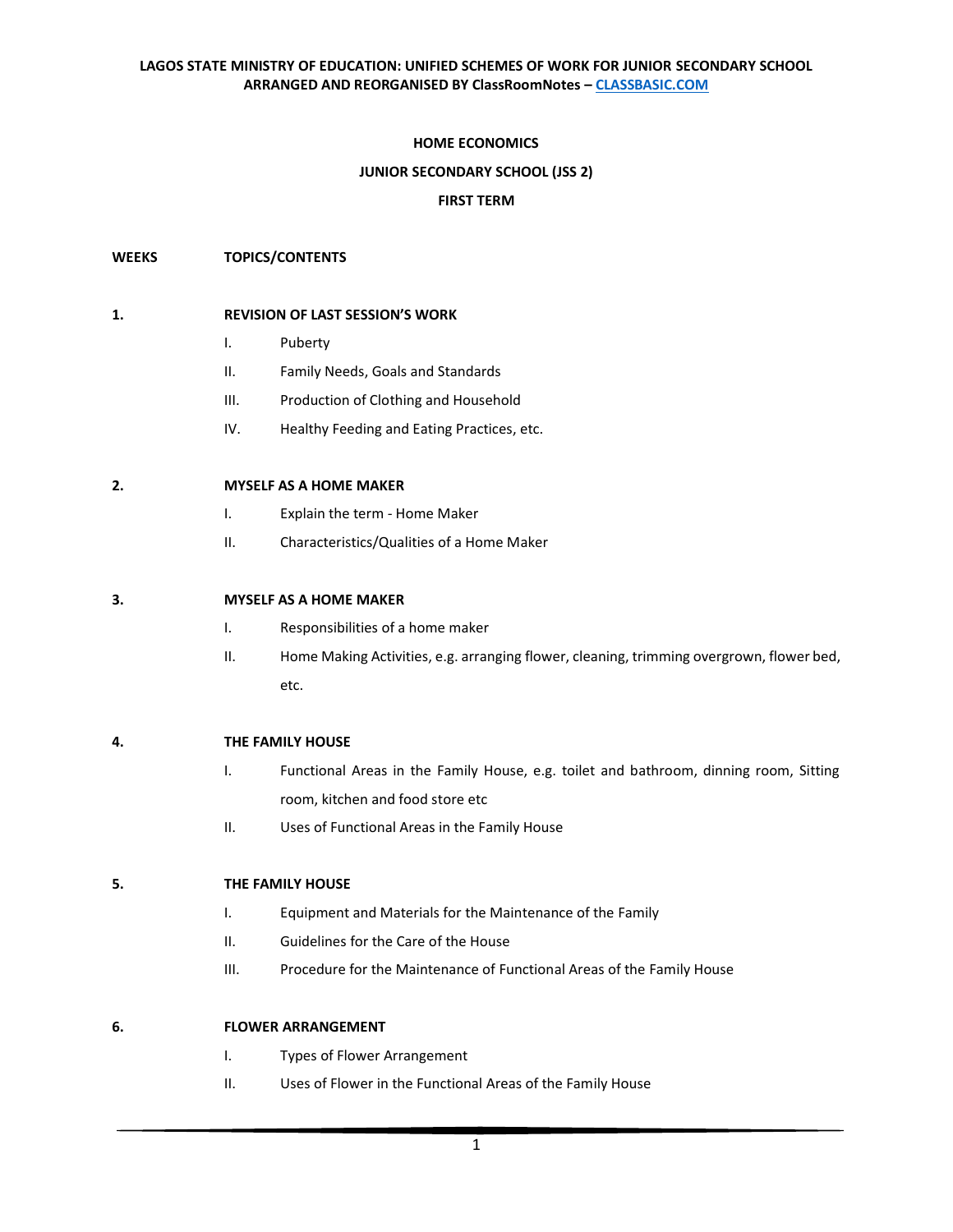III. Draw and Label the Different Types of Flower Arrangement

# **7. FLOWER ARRANGEMENT**

Arrangement of Different Shapes of Flower for use in the Functional in the Family House, e.g.

- Oval
- Round
- Vertical
- Crescents
- Horizontal
- Triangular, etc.

# **8. CARE OF FAMILY CLOTHING AND HOUSEHOLD LINEN**

- I. Types and uses of Household Clothing
- II. Factors that Enhance the Selection of Household Linen

### **9. CARE OF FAMILY CLOTHING AND HOUSEHOLD LINEN**

- I. Clothing Repairs
- II. Equipments for Clothing Repairs

### **10. CARE OF FAMILY CLOTHING AND HOUSEHOLD**

- I. Clothing Storage
- II. Maintenance of Household Linen
- **11. REVISION**

# **12. EXAMINATIONS**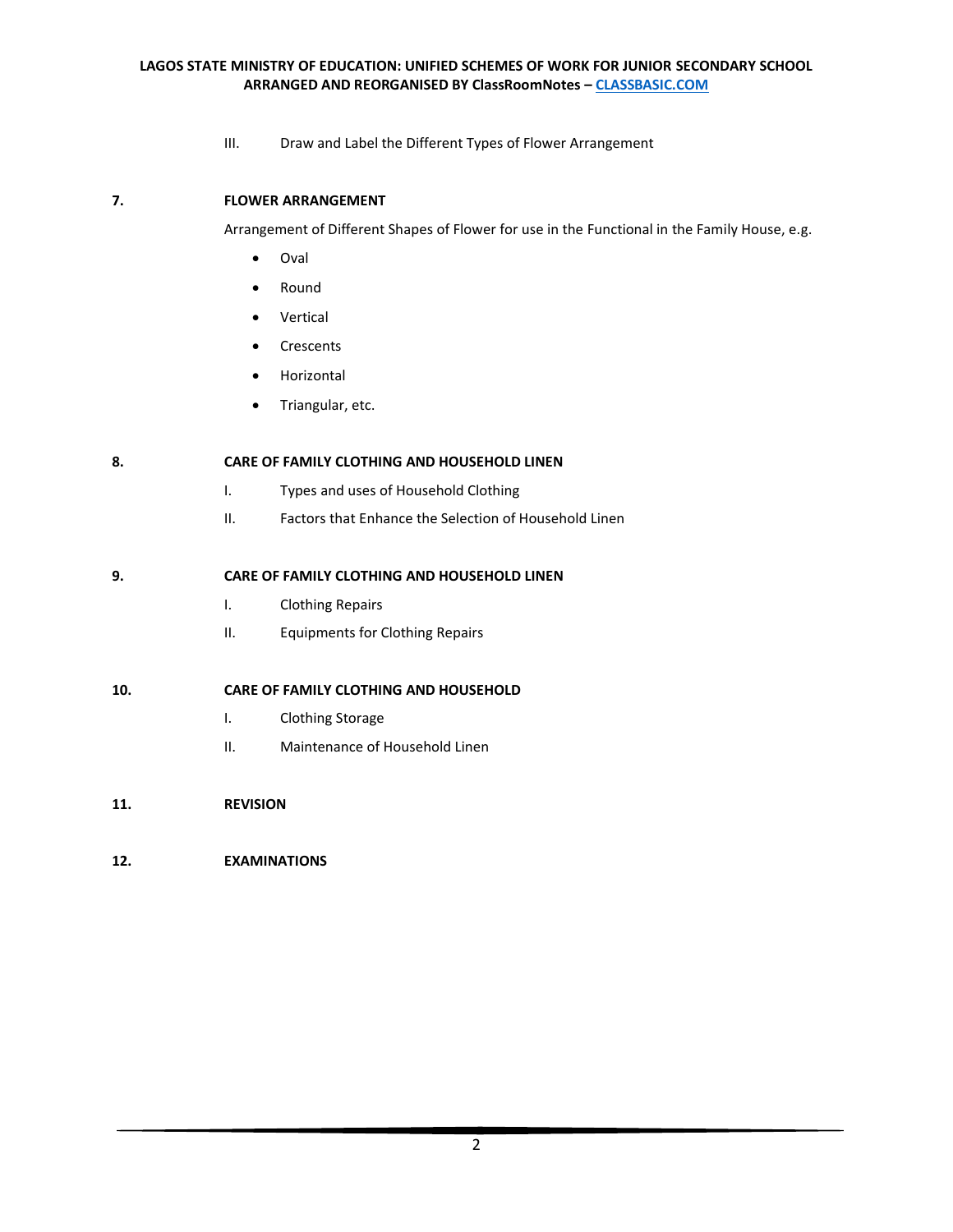### **HOME ECONOMICS**

### **JUNIOR SECONDARY SCHOOL (JSS 2)**

### **SECOND TERM**

### **WEEKS TOPICS/CONTENTS**

### **1. REVISION OF LAST TERM'S WORK**

- I. The Home Maker
- II. The family House
- III. Care of Family Clothing and Household Linen

### **2. IMPACT OF FAMILY VALUES ON LIFESTYLES**

- I. Family Values and Lifestyles, Meaning Types and Importance
- II. Factors Influencing Lifestyle

### **3. FAMILY CONFLICTS AND CRISIS**

- I. Meaning of Family Conflicts and Crisis
- II. Causes of Conflicts and Crisis in Family
- III. Types of Family Conflicts and Crisis, e.g Cultism, Bereavement, Divorce, Unemployment, Loss of Job, etc.

### **4. FAMILY CONFLICTS AND CRISIS**

- I. Conflict Resolution Methods, e.g. Dialogue, Mediation, etc.
- II. Crisis Management Strategies, e.g. Changing Family, Roles, Communication

### **5. HYGIENE AND PUBERTY**

- I. Causes and Prevention of Body Odour
- II. Importance of Personal Hygiene

### **6. HYGIENE AND PUBERTY**

- I. Meaning of Puberty and Menstruation
- II. Body Change in Boys and Girls
- III. Menstrual Cycle
- IV. Enumerate Ways of Maintaining Good menstrual hygiene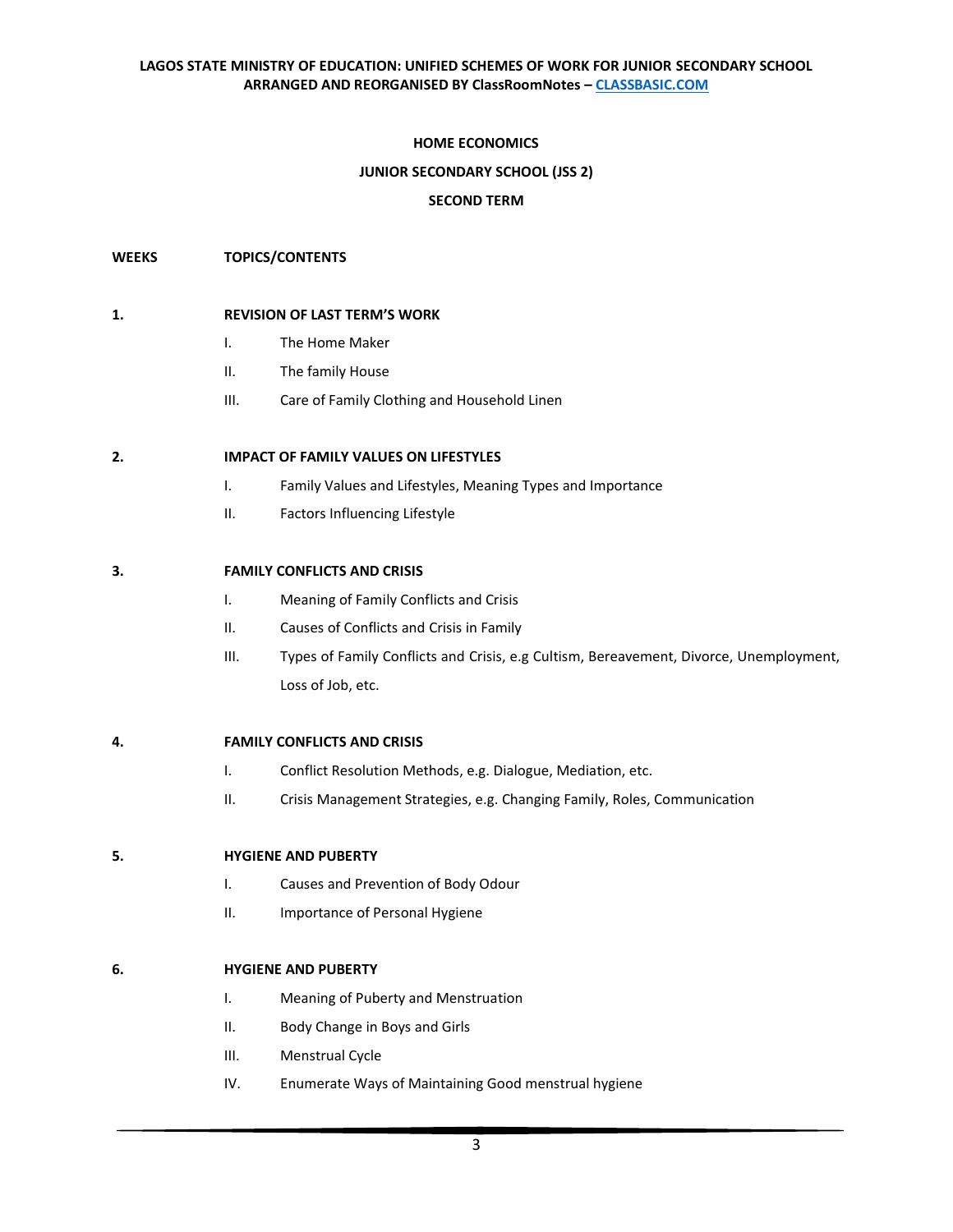### **7. ADOLESCENCE AND SEXUALITY**

- I. Meaning of Adolescence
- II. Characteristics of Adolescents
- III. Special needs and challenges of Adolescents
- IV. Meaning and Expression of Sexuality
- V. Sources and Utilization of Sexuality Related Information, e.g Internet, Home Videos, etc.

# **8. SEXUALITY TRANSMITTED INFECTIONS (STD) AND HIV/AIDs**

- I. Meaning, Types of STIs, HIV/AIDs
- II. Causes and prevention of STIs, HIV/AIDs
- III. Management, Care and Support for infected Person
- IV. Consequences of Self Medication

# **9. BASIC PATTERN DRAFTING TECHNIQUES AND FASHION DESIGNING**

- I. Meaning of Pattern Drafting and Fashion Designing
- II. Basic Pattern Drafting Tools and Equipment
- III. Using instructions to Sketch Styles

# **10. BASIC PATTERN DRAFTING TECHNIQUES AND FASHION DESIGNING**

- I. Taking Body Measurements
- II. Drafting Basic Bodice and Skirt Patterns
- **11. REVISION**

# **12. EXAMINATION**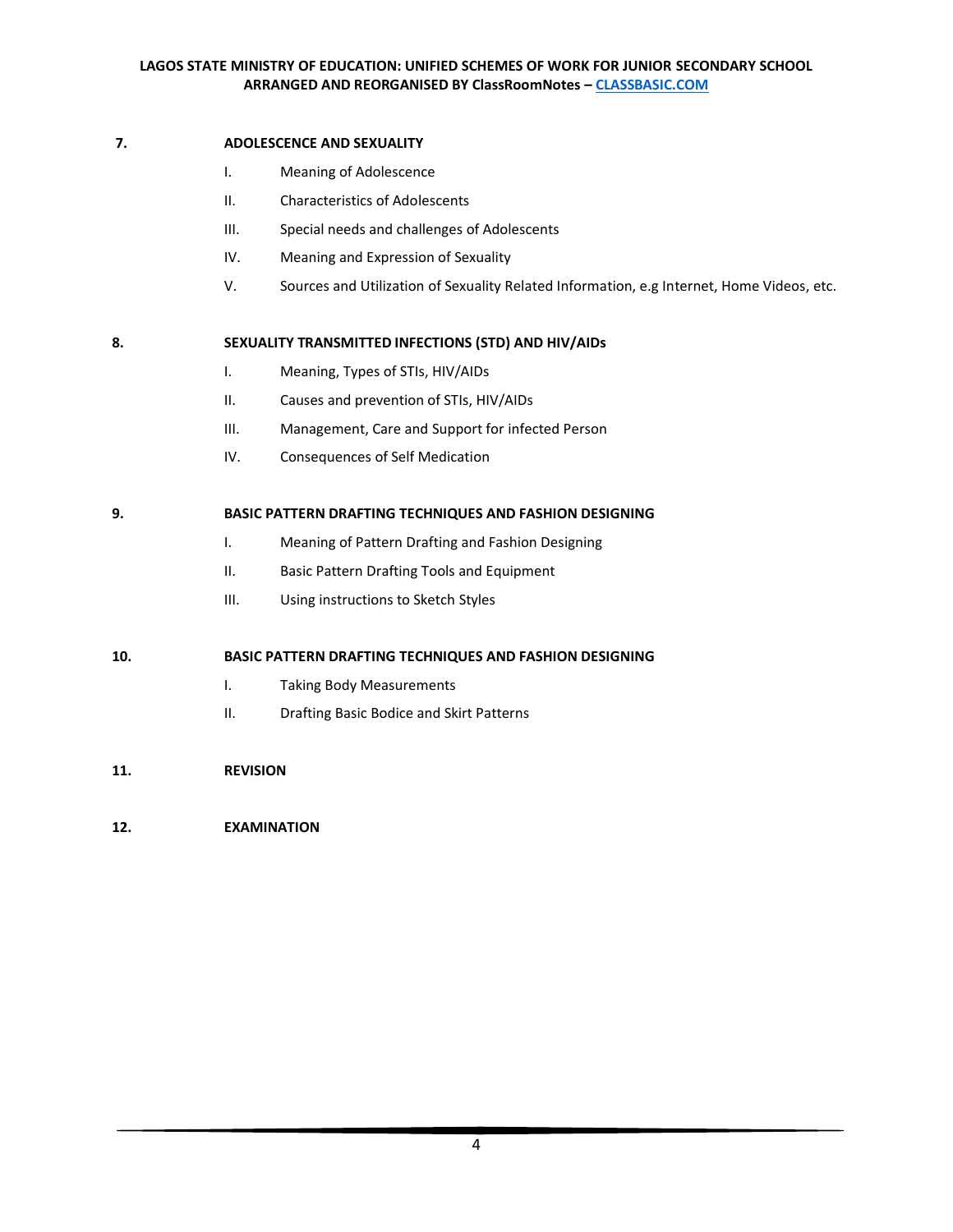### **HOME ECONOMICS**

### **JUNIOR SECONDARY SCHOOL (JSS 2)**

### **THIRD TERM**

**WEEKS TOPICS/CONTENTS**

### **1. REVISION OF LAST TERM'S WORK**

### **2. RESOURCES AND DECISION MAKING**

- I. Meaning and types of family resources
- II. Explain the meaning of decision making
- III. Steps in decision making
- IV. Simple personal and family decision

### **3. FOOD NUTRIENTS**

- I. Meaning of Food Nutrients
- II. Types of Food Nutrients
- III. Food Sources
- IV. Functions and Deficiency and Symptoms of Food Nutrients

#### **4. FOOD HYGIENE AND PREPARATION**

- I. Meaning and Importance of Food Hygiene
- II. Guidelines for Food Hygiene
- III. Preparation of Simple Snacks and Drinks, e.g Fruit Drink, Chin Chin, Chips, etc.

#### **5. KITCHEN AND KITCHEN EQUIPMENT**

- I. Types of Kitchen Layout
- II. Kitchen Equipments and Utensils
- III. Care of Kitchen Equipment

#### **6. PURCHASING, PROCESSING, PRESERVATION AND SAFETY**

- I. Meaning of Food Purchasing, Processing and Preservation
- II. Perishable and Non Perishable Foods
- III. Risk Factors in Purchasing